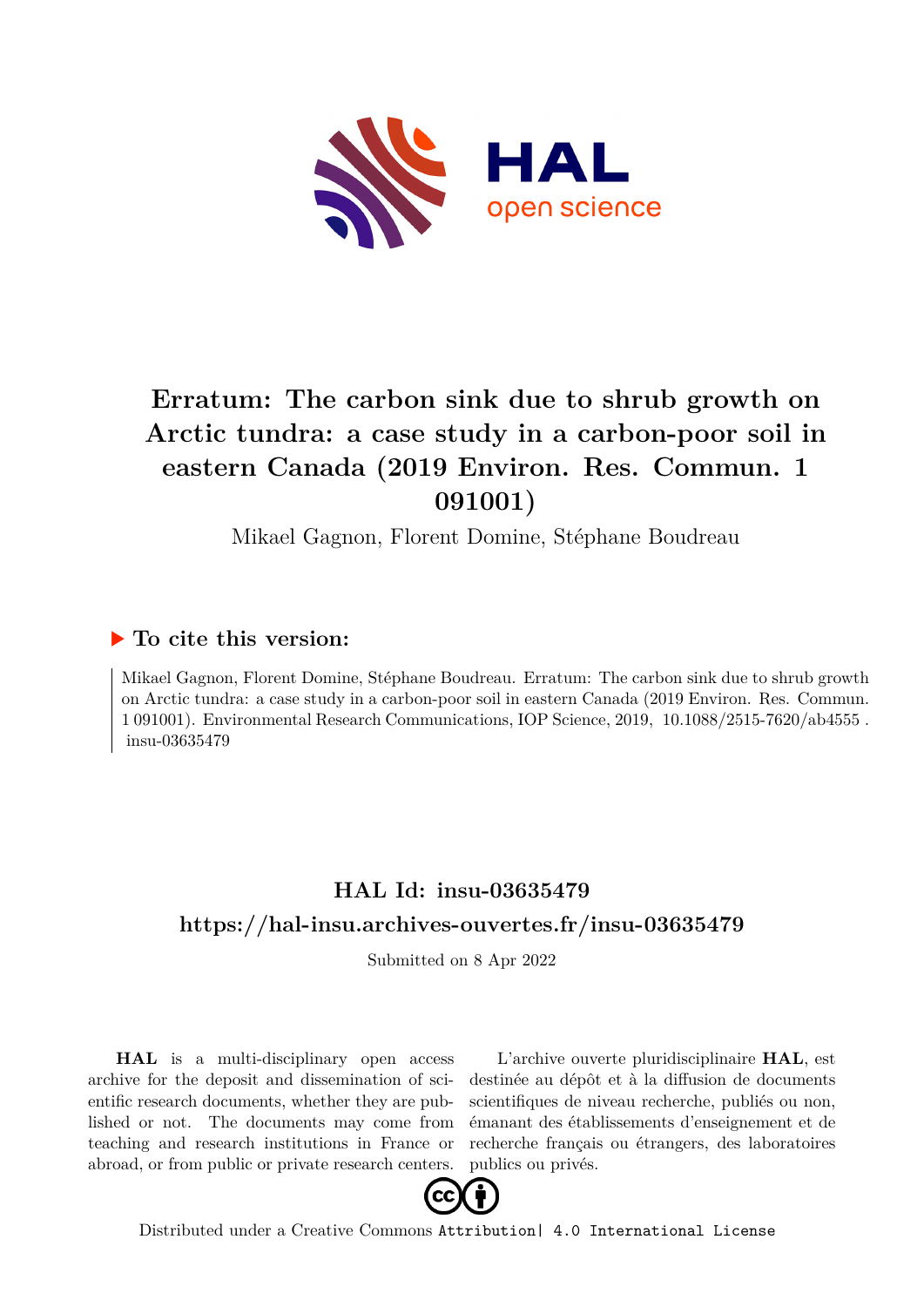# **ENVIRONMENTAL RESEARCH COMMUNICATIONS**

#### **CORRIGENDUM • OPEN ACCESS**

Erratum: The carbon sink due to shrub growth on Arctic tundra: a case study in a carbon-poor soil in eastern Canada (2019 Environ. Res. Commun. 1 [091001](http://doi.org/10.1088/2515-7620/ab3cdd))

To cite this article: Mikael Gagnon et al 2019 Environ. Res. Commun. **1** 109501

View the [article online](https://doi.org/10.1088/2515-7620/ab4555) for updates and enhancements.

### You may also like

- [Tundra plant above-ground biomass and](/article/10.1088/1748-9326/aaaa9a) [shrub dominance mapped across the](/article/10.1088/1748-9326/aaaa9a) [North Slope of Alaska](/article/10.1088/1748-9326/aaaa9a) Logan T Berner, Patrick Jantz, Ken D Tape et al.
- [Growth rings show limited evidence for](/article/10.1088/1748-9326/ac5207) [ungulates' potential to suppress shrubs](/article/10.1088/1748-9326/ac5207) [across the Arctic](/article/10.1088/1748-9326/ac5207) Katariina E M Vuorinen, Gunnar Austrheim, Jean-Pierre Tremblay et al.
- [Greater effect of increasing shrub height](/article/10.1088/1748-9326/11/8/085005) [on winter versus summer soil temperature](/article/10.1088/1748-9326/11/8/085005) Mélissa Paradis, Esther Lévesque and Stéphane Boudreau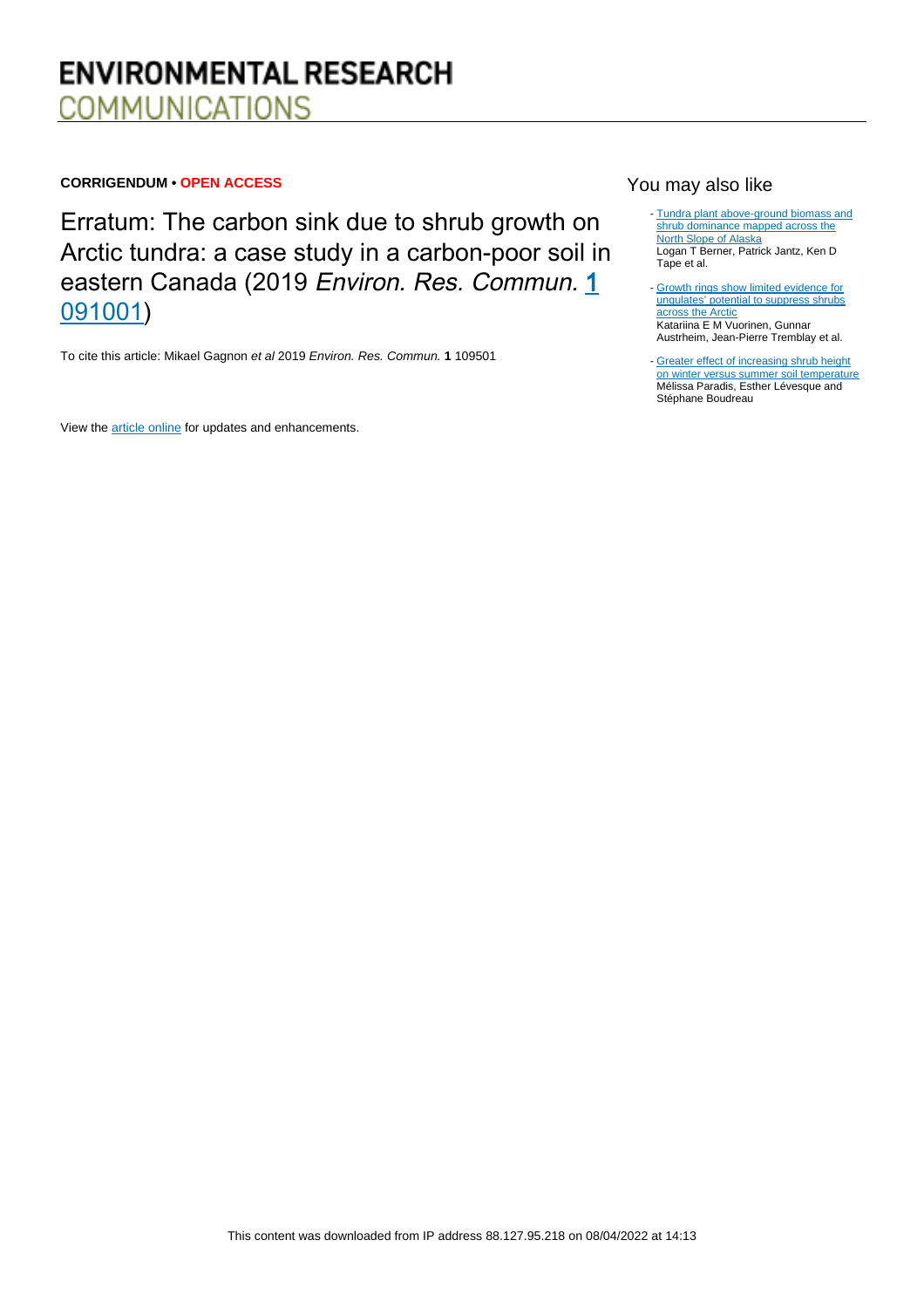### **Environmental Research Communications**



#### **CORRIGENDUM**

OPEN ACCESS

RECEIVED 11 September 2019

ACCEPTED FOR PUBLICATION 17 September 2019

PUBLISHED 26 September 2019

Original content from this

work may be used under

the terms of the [Creative](http://creativecommons.org/licenses/by/3.0) [Commons Attribution 3.0](http://creativecommons.org/licenses/by/3.0) [licence.](http://creativecommons.org/licenses/by/3.0)

Any further distribution of this work must maintain attribution to the author(s) and the title of the work, journal citation and DOI.



Erratum: The carbon sink due to shrub growth on Arctic tundra: a case study in a carbon-poor soil in eastern Canada (2019 Environ. Res. Commun. 1[091001](http://doi.org/10.1088/2515-7620/ab3cdd))

#### Mikael Gagnon $^{1,2,3}$ , Florent Domine $^{1,2,3,4}$   $\textcircled{\textsc{}}$  and Stéphane Boudreau $^{2,5}$

- <sup>1</sup> Takuvik Joint International Laboratory, Université Laval (Canada) and CNRS-INSU (France), Québec City, QC, G1V 0A6, Canada
- <sup>2</sup> Centre d'études nordiques(CEN), Université Laval, Québec City, QC, G1V 0A6, Canada
- <sup>3</sup> Department of Chemistry, Université Laval, Québec City, QC, G1V 0A6, Canada
- <sup>4</sup> Department of Geography, Université Laval, Québec City, QC, G1V 0A6, Canada <sup>5</sup> Department of Biology, Université Laval, Québec City, QC, G1V 0A6, Canada

E-mail: fl[orent.domine@gmail.com](mailto:florent.domine@gmail.com)

Due to an error in the production process, this article was published with two incorrect figures. The correct versions of figures 4 and 5 are presented below.